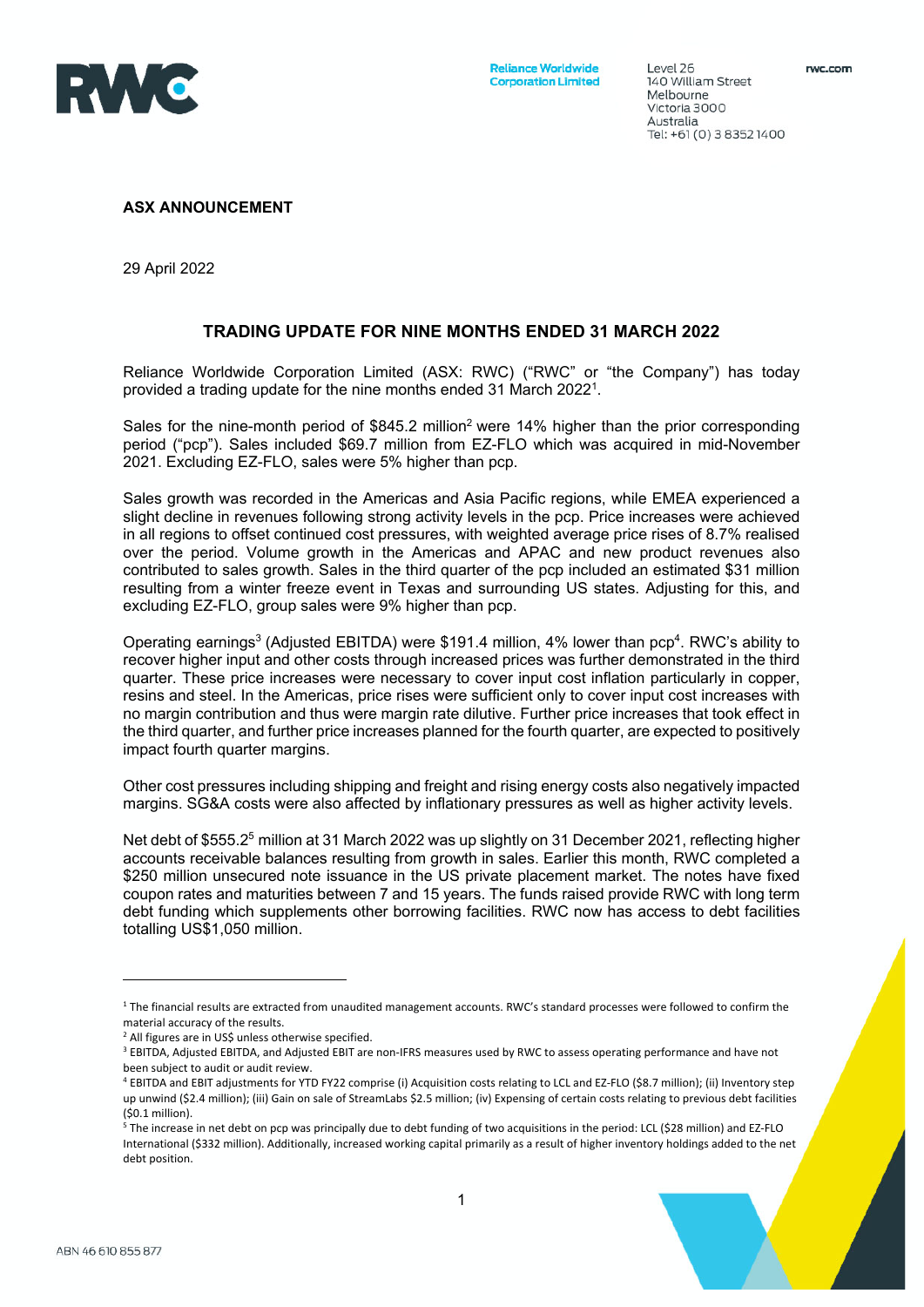### *KEY CONSOLIDATED GROUP RESULTS*

| Nine months ended:                        |           |           | <b>Variance</b>    | <b>Variance</b>    | 2 Year CAGR  |
|-------------------------------------------|-----------|-----------|--------------------|--------------------|--------------|
|                                           | 31-Mar-22 | 31-Mar-21 | <b>FY22 v FY21</b> | <b>FY22 v FY20</b> | FY22 vs FY20 |
| (US\$million)                             |           |           | <b>YTD</b>         | <b>YTD</b>         | <b>YTD</b>   |
| <b>Net sales</b>                          | 845.2     | 740.5     | 14.1%              | 41.2%              | 18.8%        |
| Net sales excluding EZ-FLO                | 775.5     | 740.5     | 4.7%               | 29.6%              | 13.8%        |
| <b>Reported EBITDA</b>                    | 182.6     | 199.0     | $-8.2%$            | 34.2%              | 15.9%        |
| EBITDA Margin (%)                         | 21.6%     | 26.9%     | $-530$ bps         | $-120$ bps         |              |
| <b>Adjusted EBITDA</b>                    | 191.4     | 199.0     | -3.8%              | 40.7%              | 18.6%        |
| Adjusted EBITDA Margin (%)                | 22.6%     | 26.9%     | -430 bps           | $-10$ bps          |              |
| Adjusted EBITDA Margin excluding EZ-FL(   | 23.9%     | 26.9%     | $-300$ bps         | $120$ bps          |              |
| <b>Reported EBIT</b>                      | 148.2     | 167.4     | $-11.5%$           | 41.3%              | 18.9%        |
| EBIT Margin (%)                           | 17.5%     | 22.6%     | $-510$ bps         | 10 bps             |              |
| <b>Adjusted EBIT</b>                      | 157.0     | 167.4     | $-6.2%$            | 49.7%              | 22.4%        |
| Adjusted EBIT Margin (%)                  | 18.6%     | 22.6%     | $-400$ bps         | $110$ bps          |              |
| Adjusted EBIT Margin excluding EZ-FLO (9) | 20.2%     | 22.6%     | $-240$ bps         | $280$ bps          |              |
| $\sf{Net}\, \sf{Debt}^3$                  | 555.2     | 146.8     | 278.2%             |                    |              |

RWC Group Chief Executive Officer, Heath Sharp, said the Company continued to experience strong demand in most markets, with ongoing price increases being applied to offset cost inflation.

"Repair and remodelling activity levels have remained strong. In the Americas, Asia Pacific and Continental Europe, we have been able to grow revenues from the significantly higher base recorded in FY21. The UK has seen demand revert to longer term trend after a period of heightened activity last year following the COVID lockdowns in that market.

"We have been able to achieve further price increases to offset materials and other cost inflation, with prices on average up 8.7% for the nine months. Given the lag between cost rises and price increases, however, EBITDA margins were adversely impacted in the third quarter. Further price increases introduced in the third quarter and planned for the fourth quarter will deliver near doubledigit price increases for the full year.

"Trading results in March showed improvement on January and February. We expect operating margins to improve in the fourth quarter as the full benefit of price increases come through and still expect to reach group margins solidly in the mid-20% range in the fourth quarter $6$ . Further inflationary pressures and margin dilution due to additional price increases only offsetting costs mean, however, that we expect to fall a little short of our previously expressed goal of matching FY21 EBITDA margins in the fourth quarter.

"Integration of the EZ-FLO business with RWC is going well, and we are on track to deliver the revenue and cost synergies we outlined at the time of the acquisition", Mr Sharp said.

<sup>6</sup> Adjusted EBITDA margin, excluding EZ‐FLO.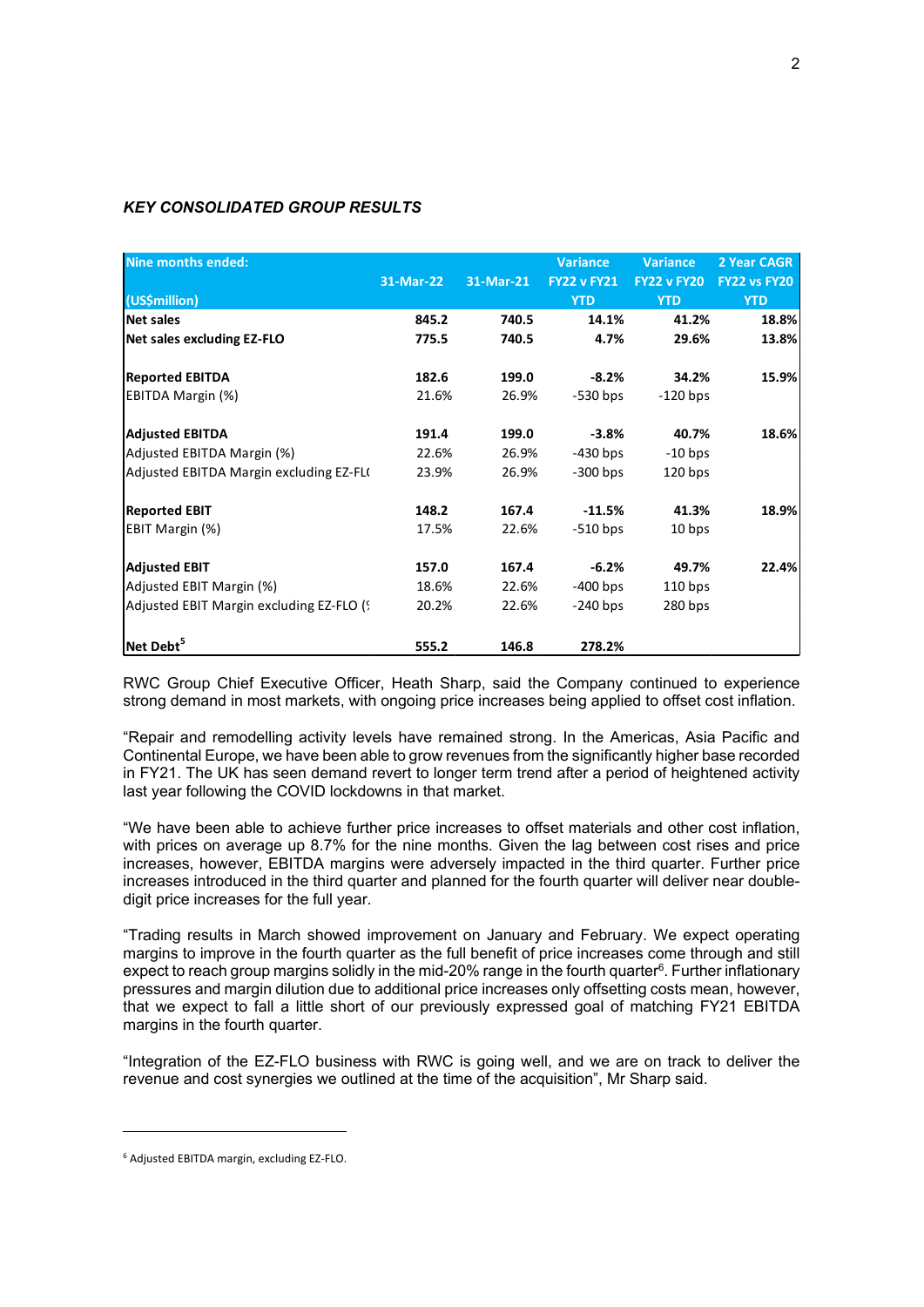#### *SEGMENT RESULTS*

| <b>AMERICAS</b><br><b>Nine months ended:</b><br>(US\$ million) | 31-Mar-22 | 31-Mar-21 | <b>Variance</b><br><b>FY22 v FY21</b><br><b>YTD</b> | Variance<br><b>FY22 v FY20</b><br><b>YTD</b> | 2 Year CAGR<br><b>FY22 vs FY20</b><br><b>YTD</b> |
|----------------------------------------------------------------|-----------|-----------|-----------------------------------------------------|----------------------------------------------|--------------------------------------------------|
| Net sales                                                      | 562.2     | 469.4     | 19.8%                                               | 53.2%                                        | 23.8%                                            |
| - RWC                                                          | 492.4     | 469.4     | 4.9%                                                | 34.2%                                        | 15.9%                                            |
| - EZ-FLO                                                       | 69.7      |           |                                                     |                                              |                                                  |
| <b>Adjusted EBITDA</b>                                         | 92.3      | 92.8      | $-0.5%$                                             | 61.0%                                        | 26.9%                                            |
| - RWC                                                          | 85.9      | 92.8      | $-7.4%$                                             | 49.9%                                        | 22.4%                                            |
| - EZ-FLO                                                       | 6.4       |           |                                                     |                                              |                                                  |
| Adjusted EBITDA Margin (%)                                     | 16.4%     | 19.8%     | $-340$ bps                                          | 80 bps                                       |                                                  |
| - RWC                                                          | 17.4%     | 19.8%     | $-240$ bps                                          | 190 bps                                      |                                                  |
| - EZ-FLO                                                       | 9.2%      |           |                                                     |                                              |                                                  |
| <b>Adjusted EBIT</b>                                           | 76.6      | 80.3      | $-4.6%$                                             | 73.4%                                        | 31.7%                                            |
| - RWC                                                          | 71.5      | 80.3      | $-11.0%$                                            | 61.8%                                        | 27.2%                                            |
| - EZ-FLO                                                       | 5.1       |           |                                                     |                                              |                                                  |
| Adjusted EBIT Margin (%)                                       | 13.6%     | 17.1%     | $-350$ bps                                          | $160$ bps                                    |                                                  |
| - RWC                                                          | 14.5%     | 17.1%     | $-270$ bps                                          | $250$ bps                                    |                                                  |
| EZ-FLO                                                         | 7.3%      |           |                                                     |                                              |                                                  |

- Sales in the **Americas** were 19.8% higher than pcp, reflecting the inclusion of sales from EZ-FLO from November 2021 onwards and also the impact of price increases implemented during the year. The prior period included \$31 million in sales arising from a winter freeze in Texas and surrounding states. Adjusting for this impact, underlying sales growth excluding EZ-FLO was 12.1%.
- Sales in the third quarter were up 0.9% excluding EZ-FLO. Adjusting for the impact of the winter freeze event in the third quarter of FY21, underlying sales growth excluding EZ-FLO was 22% for the quarter.
- Operating margins reduced largely as a result of the impact of higher prices which have only offset input cost inflation and were thus dilutive of overall margins.
- EZ-FLO's operating margins were impacted by a government imposed two-week shutdown in Ningbo, China in January due to an outbreak of COVID. EZ-FLO's operating margins are expected to improve in the fourth quarter following the introduction of price increases in the third quarter, with stronger margins evidenced in March and into April.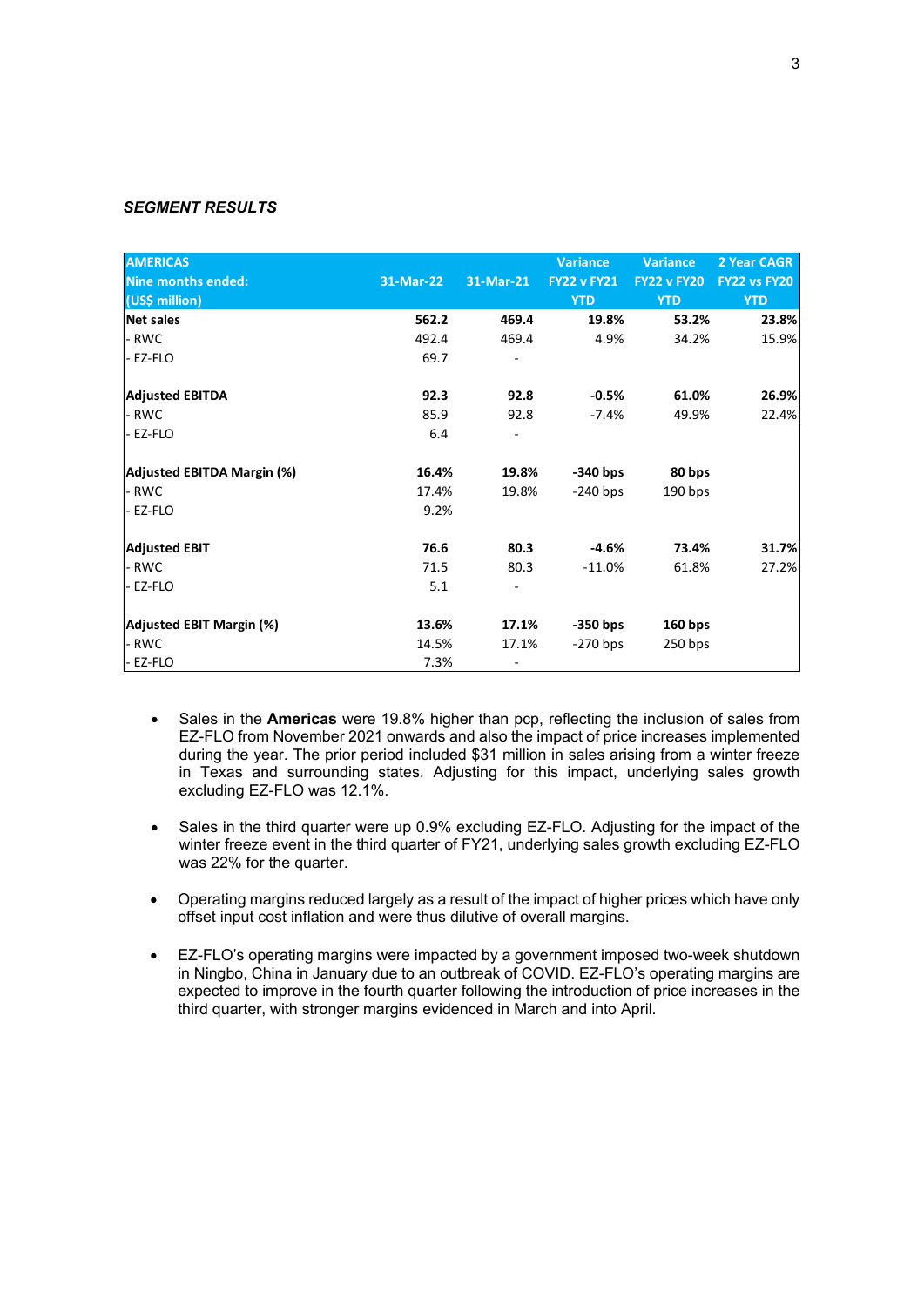| <b>ASIA PACIFIC</b>        |           |           | <b>Variance</b>    | <b>Variance</b>    | 2 Year CAGR         |
|----------------------------|-----------|-----------|--------------------|--------------------|---------------------|
| Nine months ended:         | 31-Mar-22 | 31-Mar-21 | <b>FY22 v FY21</b> | <b>FY22 v FY20</b> | <b>FY22 vs FY20</b> |
| (A\$ million)              |           |           | <b>YTD</b>         | <b>YTD</b>         | <b>YTD</b>          |
| Net sales                  | 220.9     | 202.9     | 8.9%               | 20.2%              | 9.6%                |
|                            |           |           |                    |                    |                     |
| <b>Adjusted EBITDA</b>     | 45.8      | 48.8      | $-6.1%$            | 26.0%              | 12.2%               |
| Adjusted EBITDA Margin (%) | 20.7%     | 24.1%     | $-340$ bps         | $100$ bps          |                     |
|                            |           |           |                    |                    |                     |
| <b>Adjusted EBIT</b>       | 35.4      | 39.1      | $-9.5%$            | 37.9%              | 17.4%               |
| Adjusted EBIT Margin (%)   | 16.0%     | 19.3%     | $-330$ bps         | $210$ bps          |                     |

- **APAC** sales for the period were up 8.9% in constant currency, reflecting continued strong domestic demand in Australia driven by increased new residential construction and remodelling activity.
- Intercompany volumes were lower than pcp, with the third quarter in FY21 benefitting from increased sales to the Americas as a result of the freeze in Texas and surrounding US states.
- Operating margins were also impacted by lower intercompany volumes along with a negative profit in stock movement. Inventory levels were replenished in the Americas following the FY21 freeze leading to an increase in profit in stock for APAC, compared with a release of profit in stock in the pcp. The combined EBITDA impact of lower volumes and profit in stock movement over pcp was A\$8 million.

| <b>EMEA</b><br>Nine months ended:<br>$(f$ million) | 31-Mar-22 | 31-Mar-21 | <b>Variance</b><br><b>FY22 v FY21</b><br><b>YTD</b> | <b>Variance</b><br><b>FY22 v FY20</b><br><b>YTD</b> | 2 Year CAGR<br>FY22 vs FY20<br><b>YTD</b> |
|----------------------------------------------------|-----------|-----------|-----------------------------------------------------|-----------------------------------------------------|-------------------------------------------|
| Net sales                                          | 158.8     | 160.4     | $-1.0%$                                             | 10.3%                                               | 5.0%                                      |
| <b>Adjusted EBITDA</b>                             | 51.6      | 54.4      | $-5.1%$                                             | 14.5%                                               | 7.0%                                      |
| Adjusted EBITDA Margin (%)                         | 32.5%     | 33.9%     | $-150$ bps                                          | $120$ bps                                           |                                           |
| <b>Adjusted EBIT</b>                               | 44.1      | 46.0      | $-4.1%$                                             | 18.6%                                               | 8.9%                                      |
| Adjusted EBIT Margin (%)                           | 27.8%     | 28.7%     | $-90$ bps                                           | $200$ bps                                           |                                           |

- **EMEA** constant currency sales declined by 1% for the period. Continental Europe sales were higher driven by growth in demand for water filtration and drinks dispense products. UK plumbing and heating volumes were lower than pcp, reflecting a return to more typical demand levels following heightened activity in the pcp as the UK recovered from COVID lockdowns in 2020.
- During the third quarter the outsourcing of the UK's warehousing and logistics operations to a third-party provider was completed. The transition period resulted in temporary disruption to delivery timeframes and order fulfilment during the third quarter, but by period end delivery timeframes had improved significantly. It is estimated that sales in the third quarter were negatively impacted by approximately £3.2 million as a result of the transition, with these sales expected to be recovered in the fourth quarter.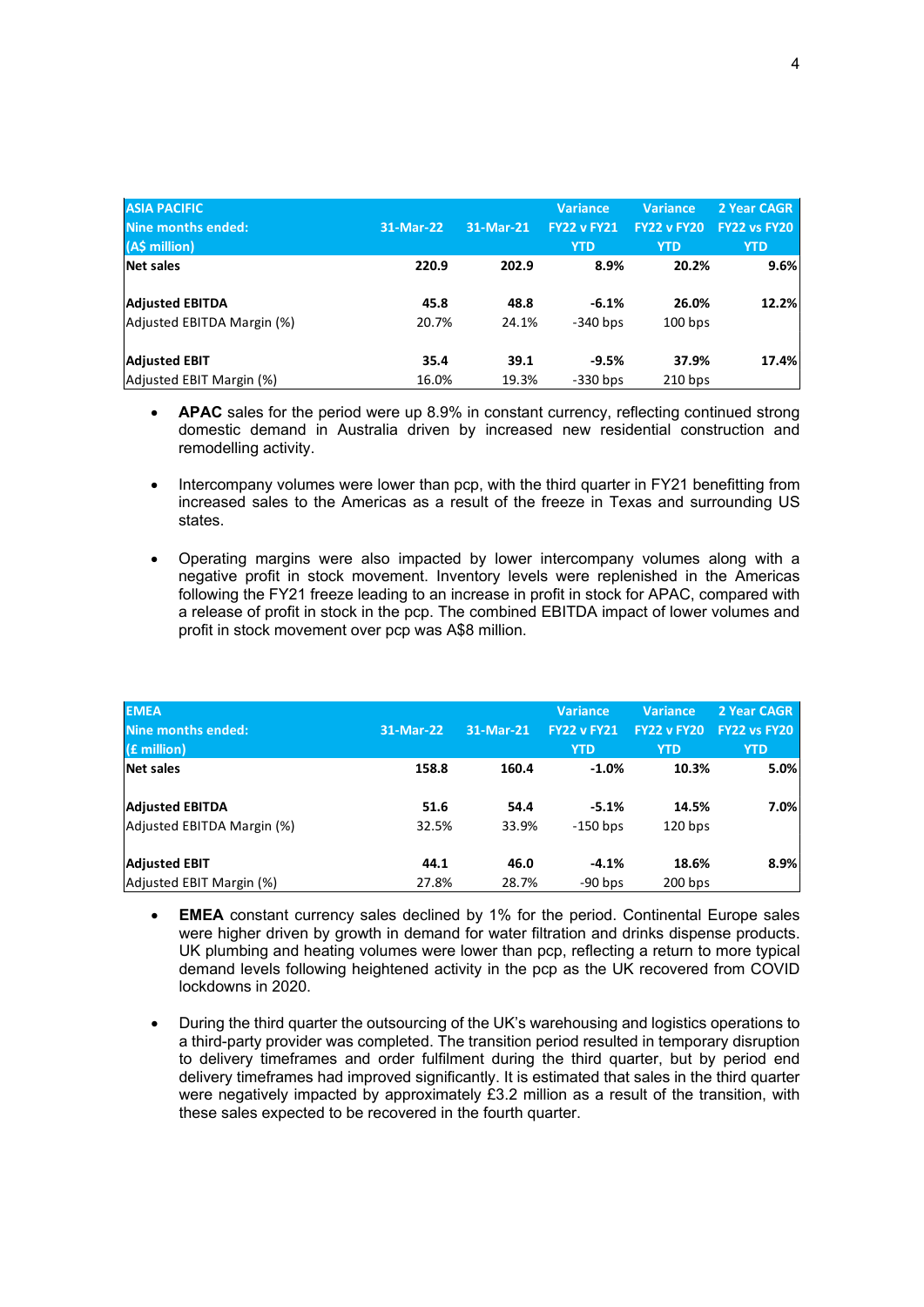Supply chain constraints have continued to inhibit growth in remodelling activity in the UK, but underlying demand drivers remain sound. RWC believes it has maintained its share of the UK plumbing and heating market throughout this period.

### *OUTLOOK*

The outlook for RWC's key markets remains positive from a demand perspective, underpinned by our core repair and maintenance concentration, and augmented by increased expenditure on home remodelling activity and heightened levels of new home construction.

RWC expects to achieve further price increases in the fourth quarter to offset cost inflation, with average price increases across the group expected to be close to 10% for the year as a whole. Operating margins are expected to improve in the fourth quarter from those achieved year to date. Cost out initiatives will continue to be pursued but current supply chain constraints have slowed progress in this area.

Rising interest rates, increases in input material costs and other inflationary pressures, together with supply chain constraints, remain potential headwinds for the medium term.

RWC believes it is well placed with its local manufacturing operations and strong track record of class-leading customer execution to navigate these challenges and respond to customer needs. We also expect our ongoing new product introductions will enable us to continue our long-standing record of delivering above-market growth with quality margins.

#### *INVESTOR CALL*

RWC management will conduct a conference call at 9.00am AEST on 29 April 2022 to answer questions relating to this trading update. Details are provided on the following page.

ENDS

#### **For investor enquiries, please contact:**

Phil King Group Investor Relations Director PH: +61 499 986 189 EMAIL: phil.king@rwc.com

#### **For media enquiries please contact:**

Nick Howe **GRACosway** PH: + 61 407 183 221

This document was approved for release by the Board.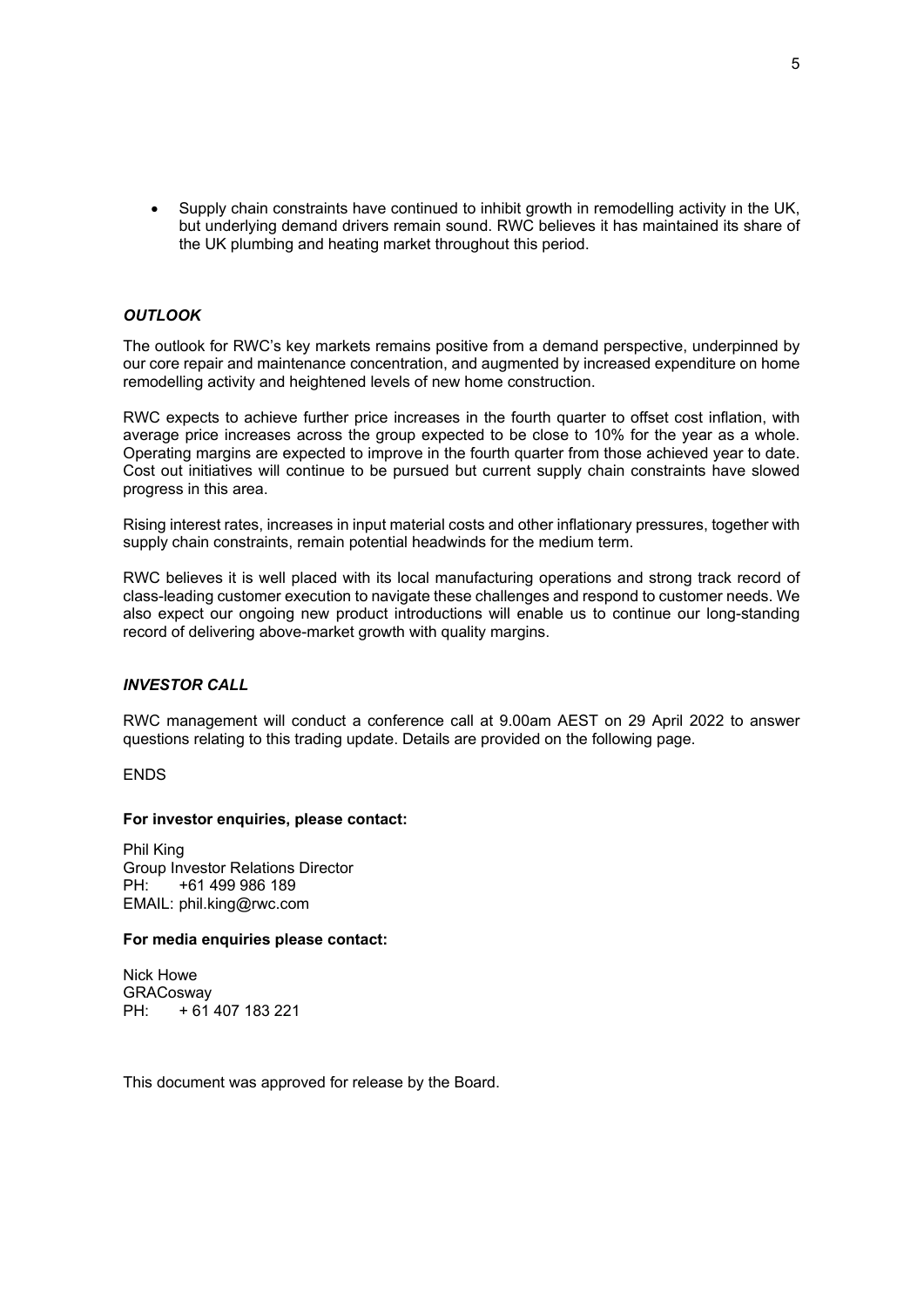### **THIRD QUARTER FY22 TRADING UPDATE MANAGEMENT CALL DETAILS**

### **TIME ZONE: MELBOURNE, SYDNEY (AEST)**

### **DATE / START TIME: 29 APRIL 2022: 9:00AM**

### **Webcast Details**

### https://event.webcasts.com/starthere.jsp?ei=1542087&tp\_key=a6e523d598

Click on the link above to attend the presentation from your laptop, tablet or mobile device. Audio will stream through your selected device, so be sure to have headphones or your volume turned up. If you have technical difficulties, please click the "Listen by Phone" button on the webcast player and dial the number provided. A full replay of the presentation will be available at the same link shortly after the conclusion of the live presentation.

A recording of the briefing will subsequently be made available on RWC website: www.rwc.com/investors

### **Conference Call Details**

**Participant Passcode:** :3:799

| Location                     | <b>Phone Type</b>  | <b>Phone Number</b> |
|------------------------------|--------------------|---------------------|
| Australia                    | Tollfree/Freephone | 1800 590 693        |
| Australia, Brisbane          | Local              | +61 (0)7 3105 0937  |
| Australia, Melbourne         | Local              | +61 (0)3 8317 0929  |
| Australia, Sydney            | Local              | +61 (0)2 7250 5438  |
| Hong Kong, Hong Kong         | Local              | +852 3008 1533      |
| New Zealand                  | Tollfree/Freephone | 0800 423 972        |
| New Zealand, Auckland        | Local              | +64 (0)9 9133 624   |
| Singapore                    | Tollfree/Freephone | 800 120 7297        |
| Singapore, Singapore         | Local              | +65 6703 6913       |
| United Kingdom               | Tollfree/Freephone | 0800 358 6374       |
| United Kingdom, Local        | Local              | +44 (0)330 165 3646 |
| <b>United States, Denver</b> | Local              | +1 720-543-0298     |
| United States/Canada         | Tollfree/Freephone | 800-289-0459        |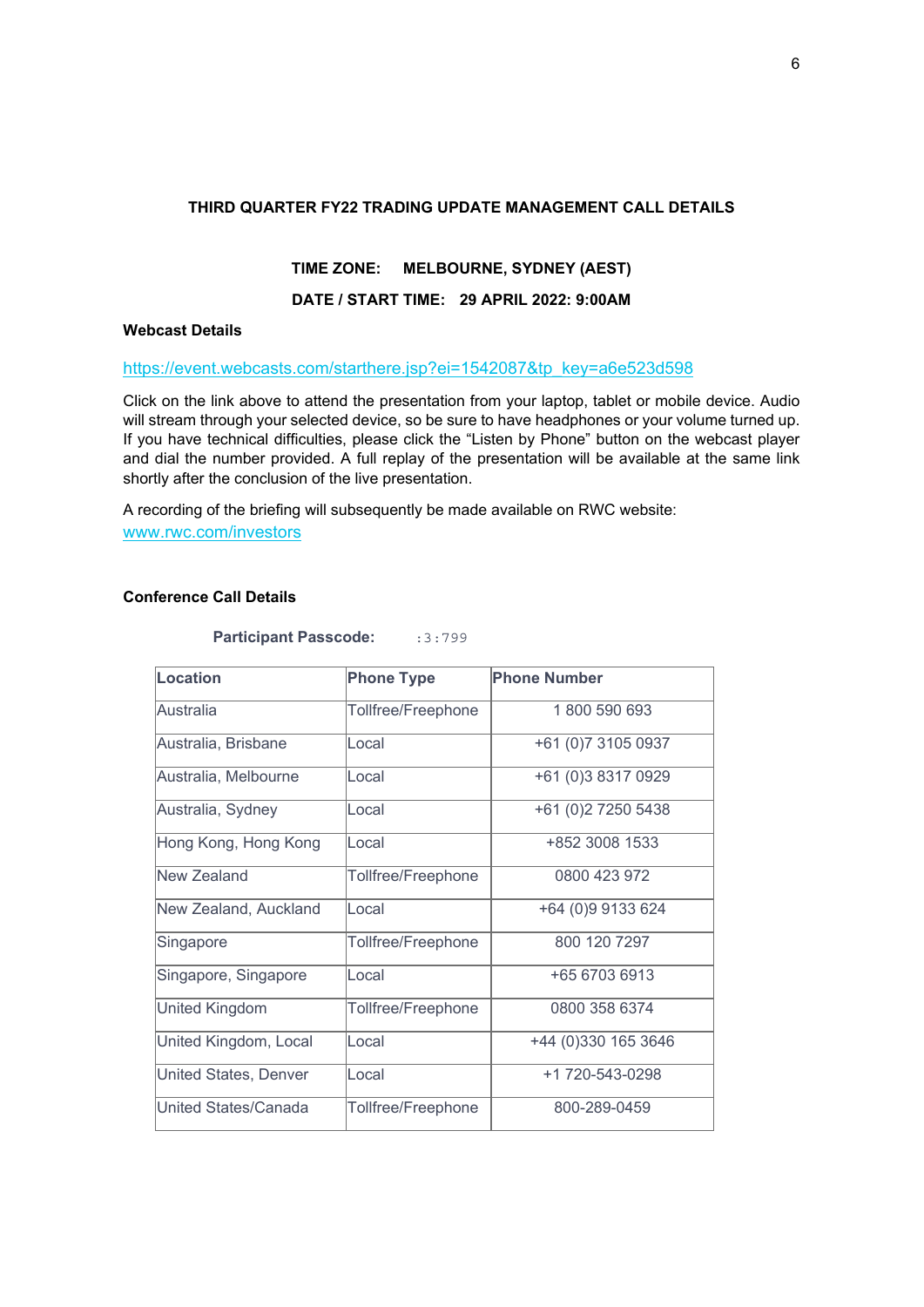

# **FY22 Third Quarter Trading Update**

29 April 2022

**RELIANCE WORLDWIDE CORPORATION LIMITED** ABN 46 610 855 877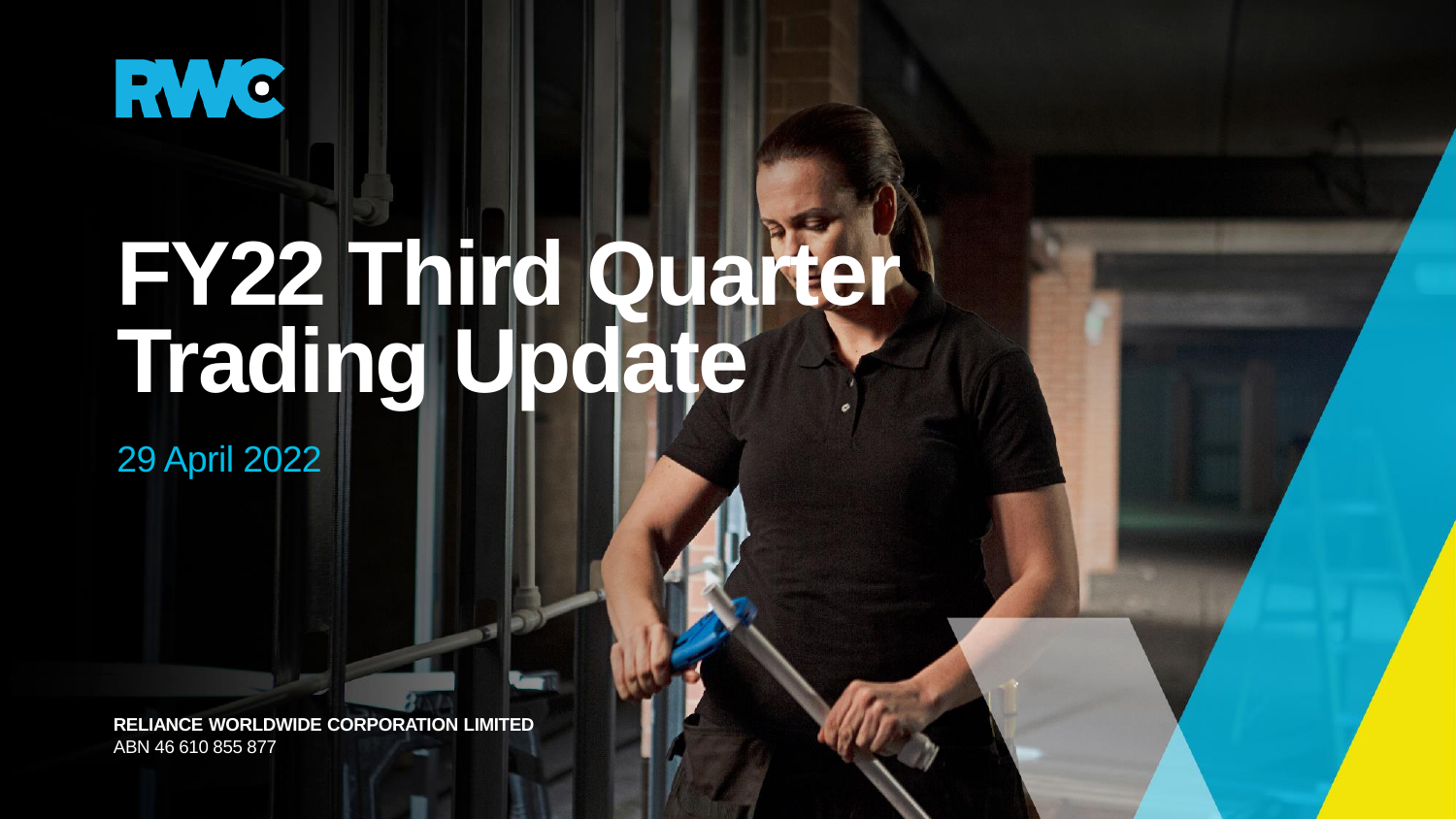# **Important Notice**

This presentation contains general information about Reliance Worldwide Corporation Limited's activities at the date of presentation (29 April 2022). It is information given in summary form and does not purport to be complete.

The presentation is not an offer or invitation for subscription or purchase of or a recommendation of securities in any jurisdiction. It is not intended to be relied upon as advice to investors or potential investors and does not take into account the investment objectives, financial situation or needs of any particular investor. These should be considered, with or without professional advice, when deciding if an investment is appropriate.

Information, including forecast or forward looking information, in this presentation should not be considered as a recommendation in relation to holding, purchasing or selling shares, securities or other instruments in Reliance Worldwide Corporation Limited. Due care and attention has been used in the preparation of forecast and forward looking information. However, actual results may vary from forecasts and any variation may be materially positive or negative. Forecasts by their very nature are subject to uncertainty and contingencies many of which are outside the control of Reliance Worldwide Corporation Limited and Reliance Worldwide Corporation Limited cautions against reliance on any forward looking statements or forecasts, particularly in light of the current economic climate and the significant volatility, uncertainty and disruption caused by COVID-19. Past performance is not a reliable indication of future performance. Except as required by applicable regulations or laws, Reliance Worldwide Corporation Limited does not undertake any obligation to publicly update or review any forward looking statements whether as a result of new information or future events.

The financial results are extracted from unaudited management accounts. RWC's standard processes were followed to confirm the material accuracy of the results. This presentation contains references to the following non-IFRS measures: EBITDA, Adjusted EBITDA and Adjusted EBIT. These measures are used by RWC to assess operating performance and are defined in the accompanying Third Quarter Trading Update dated 29 April 2022. These measures have not been subject to audit or review.

All figures are presented in US Dollars unless indicated otherwise. The sum totals throughout this presentation may not add exactly due to rounding differences.

The information in this presentation remains subject to change without notice. Circumstances may change and the contents of this presentation may become outdated as a result.

This presentation forms part of a package of information about Reliance Worldwide Corporation Limited. It should be read in conjunction with the Third Quarter Trading Update also released on 29 April 2022.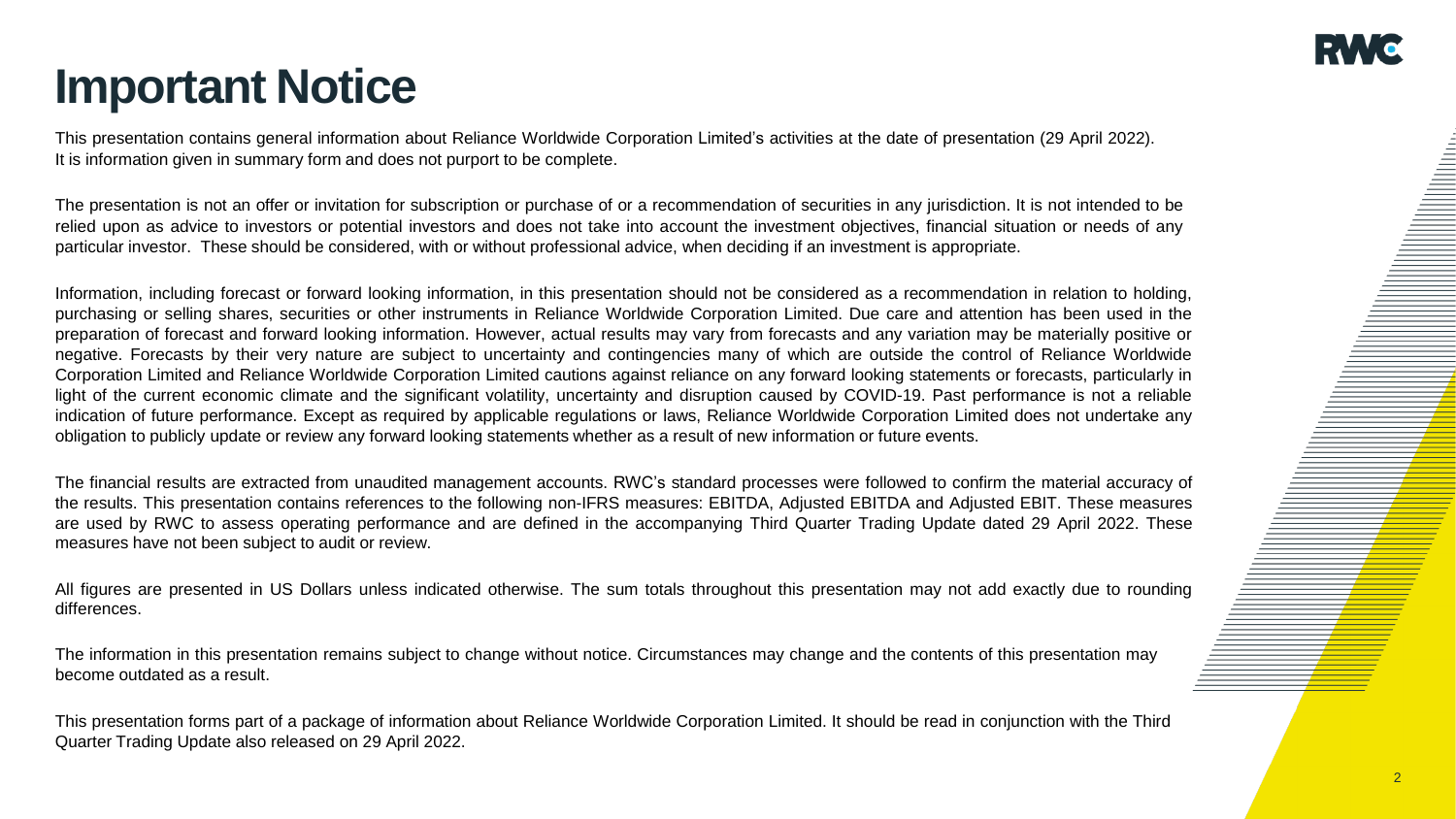# **Summary of 9-Month FY22 Performance**

| <b>Nine months ended:</b>                     | 31 Mar 21 <sup>1</sup> | <b>31 Mar 22</b> | <b>Variance</b><br><b>FY22 v</b> | <b>Variance</b><br><b>FY22 v</b><br><b>FY20 YTD</b> |  |
|-----------------------------------------------|------------------------|------------------|----------------------------------|-----------------------------------------------------|--|
| US\$m                                         |                        |                  | <b>FY21 YTD</b>                  |                                                     |  |
| <b>Net Sales</b>                              | 740.5                  | 845.2            | 14%                              | 41%                                                 |  |
| <b>Net Sales excl. EZ-FLO</b>                 | 740.5                  | 775.5            | 5%                               | 30%                                                 |  |
| <b>Adjusted EBITDA</b>                        | 199.0                  | 191.4            | $-4%$                            | 41%                                                 |  |
| <b>Adjusted EBITDA Margin</b>                 | 26.9%                  | 22.6%            | $-430$ bps                       | $-10$ bps                                           |  |
| <b>Adjusted EBITDA Margin</b><br>excl. EZ-FLO | 26.9%                  | 23.9%            | $-300$ bps                       | $+120$ bps                                          |  |
| <b>Adjusted EBIT</b>                          | 167.4                  | 157.0            | $-6%$                            | 50%                                                 |  |
| Adjusted EBIT Margin excl.<br>EZ-FLO          | 22.6%                  | 20.2%            | $-240$ bps                       | $+280$ bps                                          |  |
| <b>Net Debt</b>                               | 146.8                  | 555.2            | 278%                             |                                                     |  |

- **Sales growth recorded in Americas and Asia Pacific** regions, slight decline in EMEA revenues following strong activity levels in the pcp
- **Price increases averaging 8.7% achieved to offset** cost inflation
- **Volume growth in the Americas and APAC and new** product revenues also contributed to sales growth
- Sales in the 3<sup>rd</sup> Quarter of FY21 included \$31 million from US winter freeze event. Group sales excluding US freeze and EZ-FLO were 9% higher than pcp
- **EXECUTE:** Americas price rises sufficient only to cover input cost increases and were margin rate dilutive
- $\blacksquare$  Further price increases in 3<sup>rd</sup> quarter and planned for 4<sup>th</sup> quarter expected to positively impact 4th quarter margins
- **Other cost pressures also negatively impacted** margins along with higher SG&A costs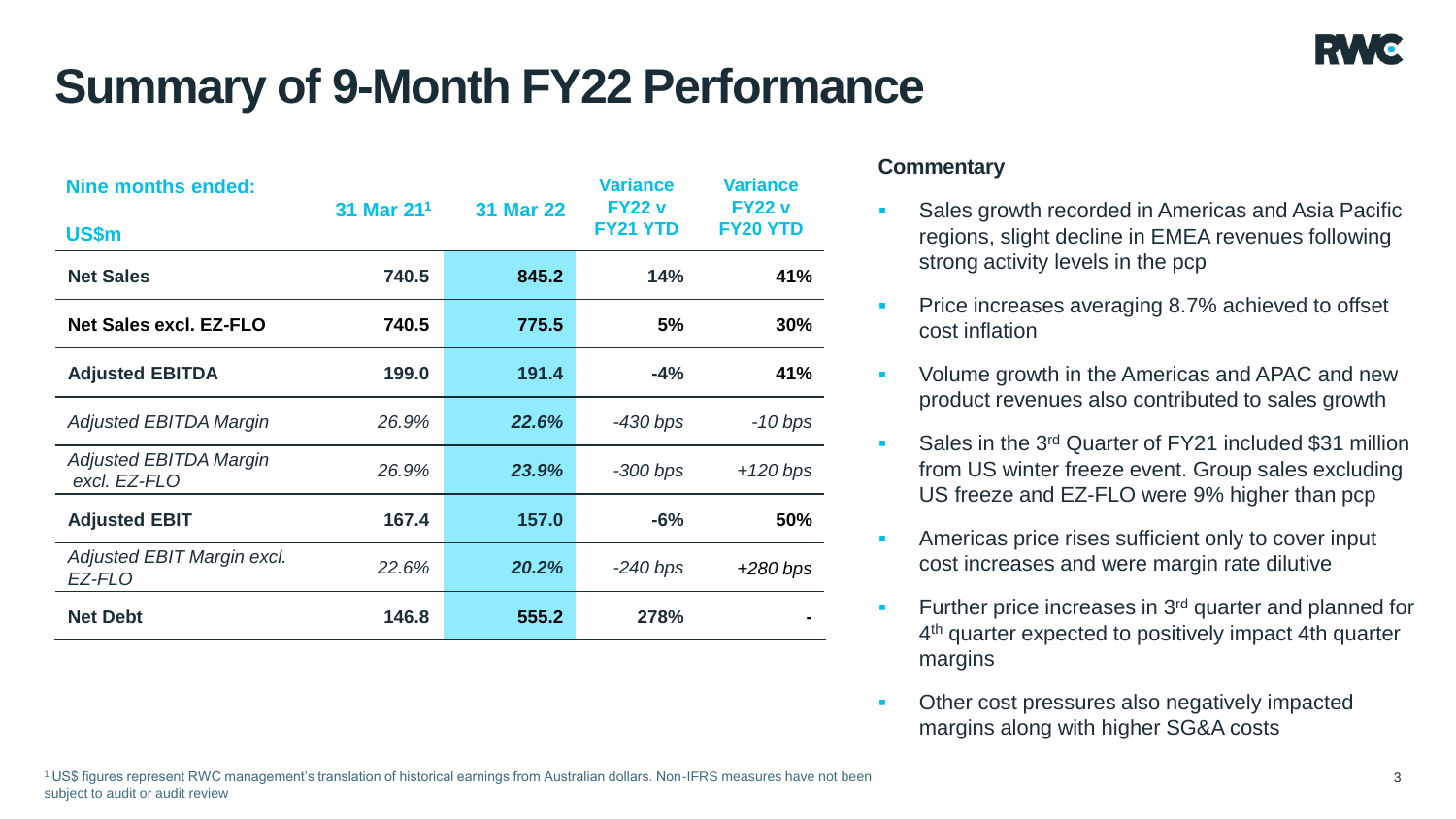# **Segment results: Americas**

| <b>Nine months ended:</b>                     | <b>31 Mar 21</b> | <b>31 Mar 22</b> | <b>Variance</b><br><b>FY22 v FY21</b> | <b>Variance</b><br><b>FY22 v FY20</b> |
|-----------------------------------------------|------------------|------------------|---------------------------------------|---------------------------------------|
| US\$m                                         |                  |                  | <b>YTD</b>                            | <b>YTD</b>                            |
| <b>Net Sales</b>                              | 469.4            | 562.2            | 20%                                   | 53%                                   |
| - RWC                                         | 469.4            | 492.4            | 5%                                    | 34%                                   |
| - EZ-FLO                                      |                  | 69.7             |                                       |                                       |
| <b>Adjusted EBITDA</b>                        | 92.8             | 92.3             | $-1\%$                                | 61%                                   |
| - RWC excl. EZ-FLO                            | 92.8             | 85.9             | $-7%$                                 | 50%                                   |
| <b>Adjusted EBITDA Margin</b>                 | 19.8%            | 16.4%            | $-340$ bps                            | $+80$ bps                             |
| <b>Adjusted EBITDA Margin</b><br>excl. EZ-FLO | 19.8%            | 17.4%            | $-240 bps$                            | $+190$ bps                            |
| <b>Adjusted EBIT</b>                          | 80.3             | 76.6             | $-5%$                                 | 73%                                   |
| - RWC excl. EZ-FLO                            | 80.3             | 71.5             | $-11%$                                | 62%                                   |
| <b>Adjusted EBIT Margin</b>                   | 17.1%            | 13.6%            | $-350$ bps                            | $+160 bps$                            |
| <b>Adjusted EBIT Margin</b><br>excl. EZ-FLO   | 17.1%            | 14.5%            | $-260 bps$                            | $+250$ bps                            |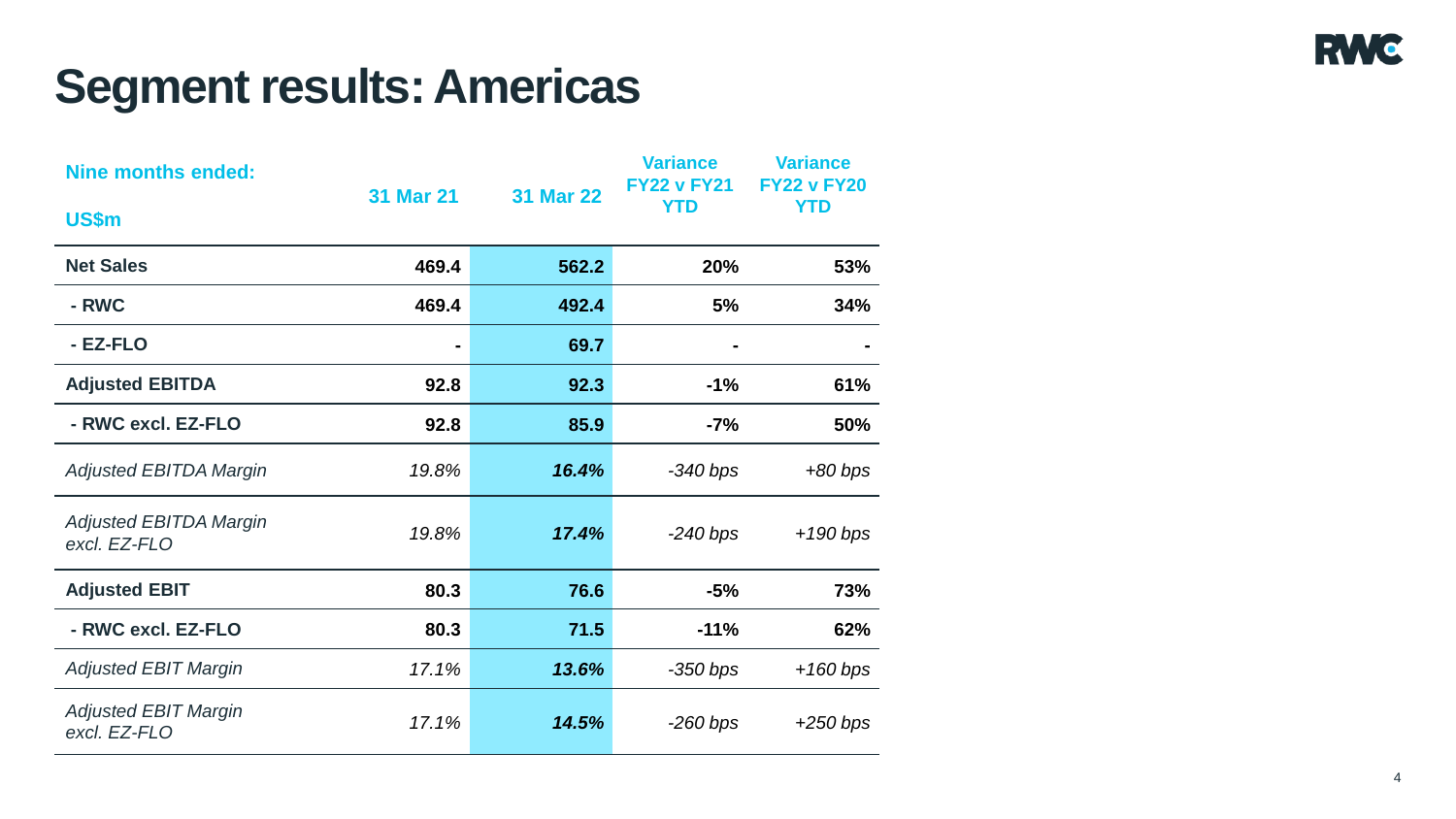

# **Segment results: Americas**

Sales growth of 34% on a 2-year basis excluding EZ-FLO



- Sales in the Americas 20% higher than pcp, includes EZ-FLO from mid-Nov 2021 onwards, and impact of price increases
- Adjusting for \$31 million in sales in prior period from US winter freeze, sales growth excl. EZ-FLO was 12%
- **3**<sup>rd</sup> Quarter sales up 0.9% excl. EZ-FLO. Adjusting for US winter freeze, sales growth excl. EZ-FLO was 22%
- Operating margins diluted due to impact of higher prices that offset commodity cost inflation
- **EZ-FLO's operating margins impacted by a 2-week shut** down in Ningbo, China in January due to COVID
- EZ-FLO's operating margins expected to improve in the 4th quarter following price increases with stronger margins evidenced in March and into April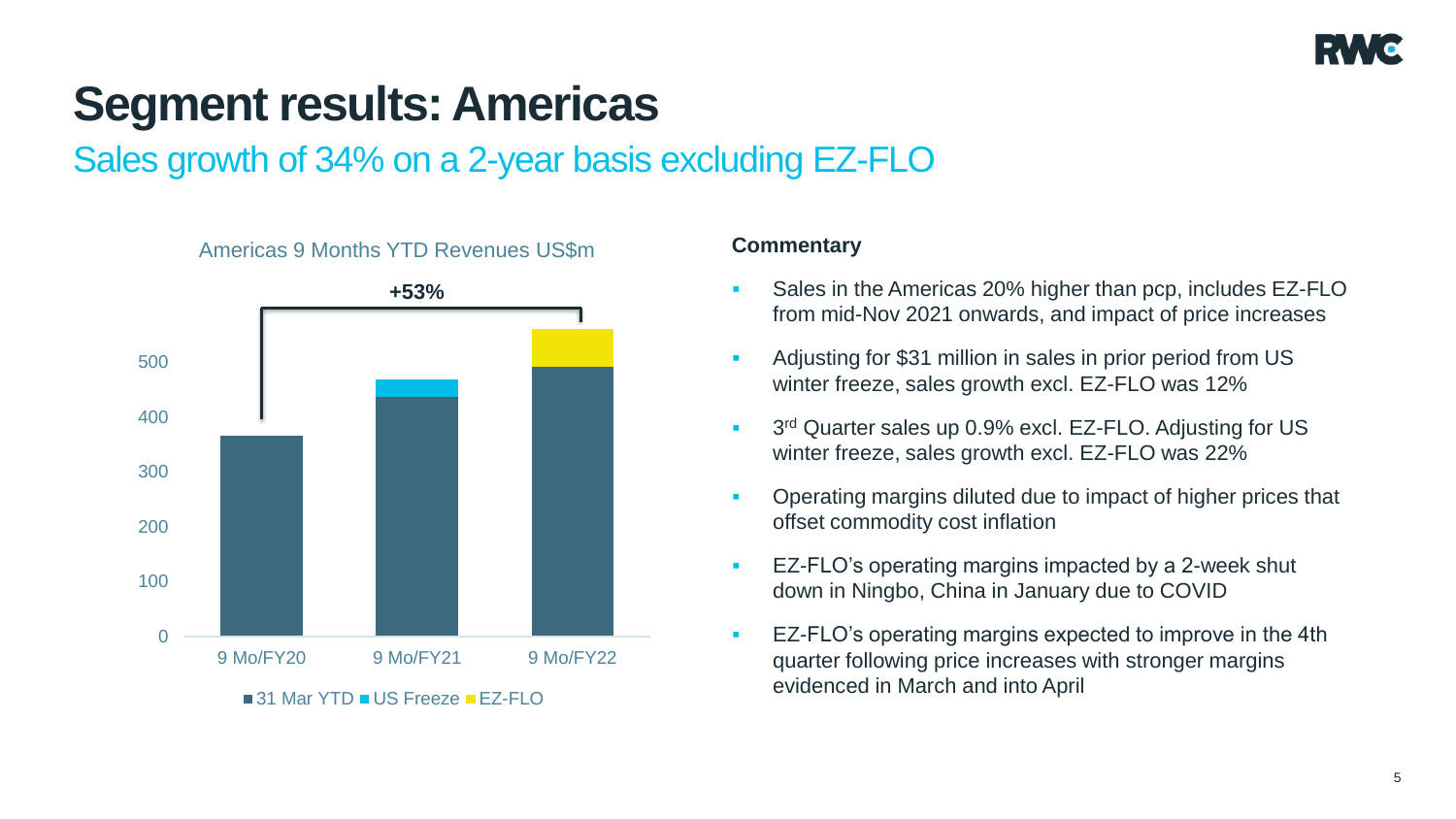# **Segment results: Asia Pacific**

| <b>Nine months ended:</b><br>A\$m | <b>31 Mar 21</b> | <b>31 Mar 22</b> | <b>Variance</b><br><b>FY22 v</b><br><b>FY21 YTD</b> | <b>Variance</b><br><b>FY22 v</b><br><b>FY20 YTD</b> |
|-----------------------------------|------------------|------------------|-----------------------------------------------------|-----------------------------------------------------|
| <b>Net Sales</b>                  | 202.9            | 220.9            | 9%                                                  | 20%                                                 |
| <b>Adjusted EBITDA</b>            | 48.8             | 45.8             | $-6%$                                               | 26%                                                 |
| <b>Adjusted EBITDA Margin</b>     | 24.1%            | 20.7%            | $-340$ bps                                          | $+ 100$ bps                                         |
| <b>Adjusted EBIT</b>              | 39.1             | 35.4             | $-10%$                                              | 38%                                                 |
| <b>Adjusted EBIT Margin</b>       | 19.3%            | 16.0%            | $-330$ bps                                          | $+210$ bps                                          |

# Asia Pacific 9 Month YTD Revenues A\$m



- APAC sales for up 9% reflecting continued strong domestic demand in Australia driven by increased new residential construction and remodelling activity
- Intercompany volumes were lower versus pcp -3rd quarter in FY21 benefitted from increased sales to the Americas in response to US freeze
- **EBITDA margin adversely impacted by A\$8m due** to:
	- lower intercompany volumes versus pcp
	- negative profit in stock movement from pcp as inventory levels in the Americas replenished following the FY21 freeze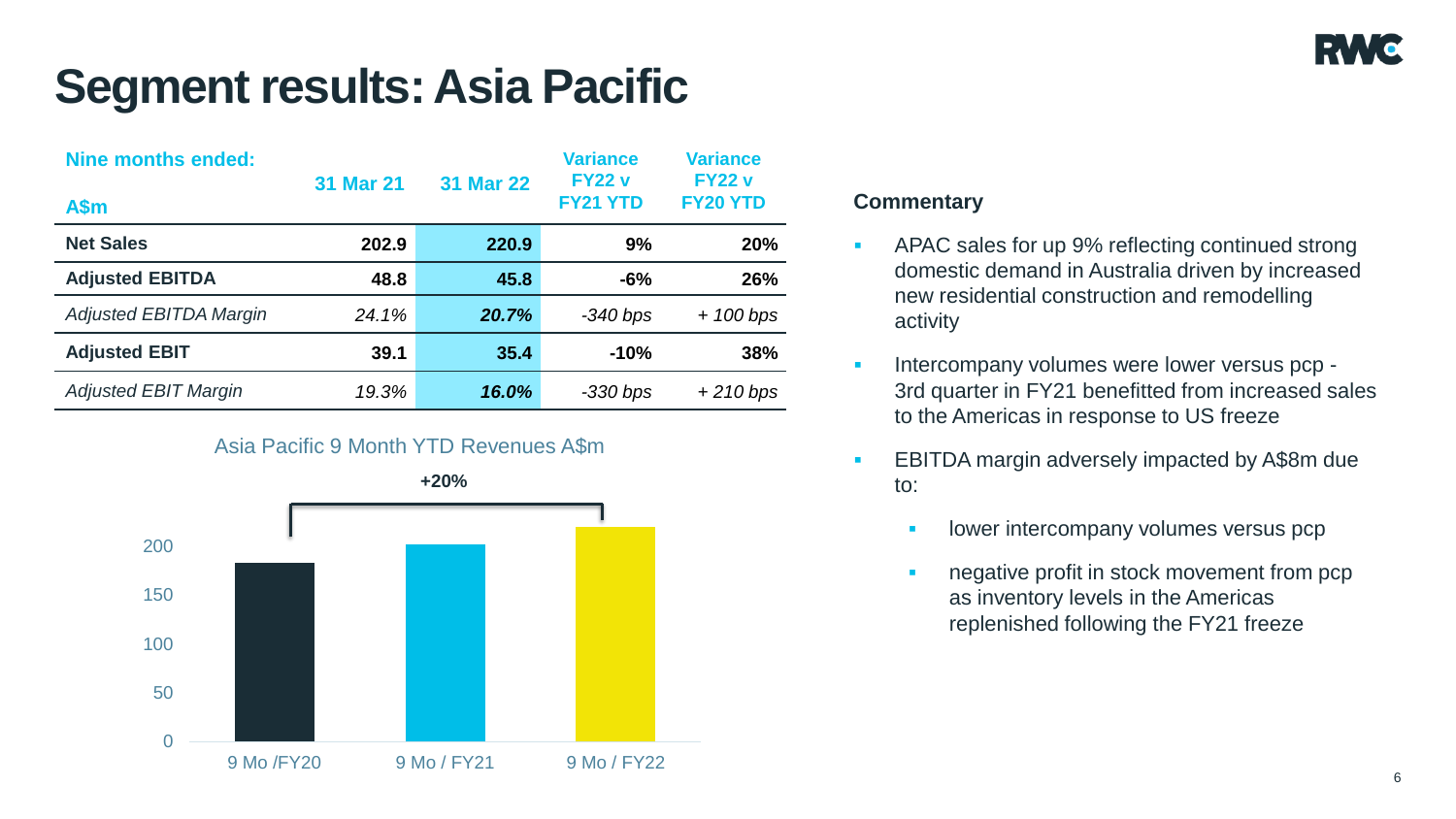# **Segment results: EMEA**

| <b>Nine months ended:</b><br>£m | <b>31 Mar 21</b> | <b>31 Mar 22</b> | <b>Variance</b><br><b>FY22 v</b><br><b>FY21 YTD</b> | <b>Variance</b><br><b>FY22 v</b><br><b>FY20 YTD</b> |
|---------------------------------|------------------|------------------|-----------------------------------------------------|-----------------------------------------------------|
| <b>Net Sales</b>                | 160.4            | 158.8            | $-1%$                                               | 10%                                                 |
| <b>Adjusted EBITDA</b>          | 54.4             | 51.6             | $-5%$                                               | 15%                                                 |
| <b>Adjusted EBITDA Margin</b>   | 33.9%            | 32.5%            | $-140$ bps                                          | $+ 120$ bps                                         |
| <b>Adjusted EBIT</b>            | 46.0             | 44.1             | $-4%$                                               | 19%                                                 |
| <b>Adjusted EBIT Margin</b>     | 28.7%            | 27.8%            | $-90$ bps                                           | $+200$ bps                                          |



- EMEA sales declined by 1% for the period
- Continental Europe sales higher driven by growth in demand for water filtration and drinks dispense products
- UK plumbing and heating volumes lower than pcp, reflecting a return to more typical demand levels following heightened activity in the pcp as the UK recovered from COVID lockdowns in 2020
- Outsourcing of UK's warehousing and logistics operations completed in 3rd quarter:
	- Temporary disruption to delivery timeframes and order fulfilment during the quarter but improved significantly by end of quarter
	- **3<sup>rd</sup> Quarter sales quarter negatively impacted by** approximately £3.2 million as a result of the transition - sales expected to be recovered in 4th Qtr.
- EMEA quality and service excellence recognised by FORTIS Merchants with RWC winning Pipe, Fittings, Valves, and Tools supplier of 2021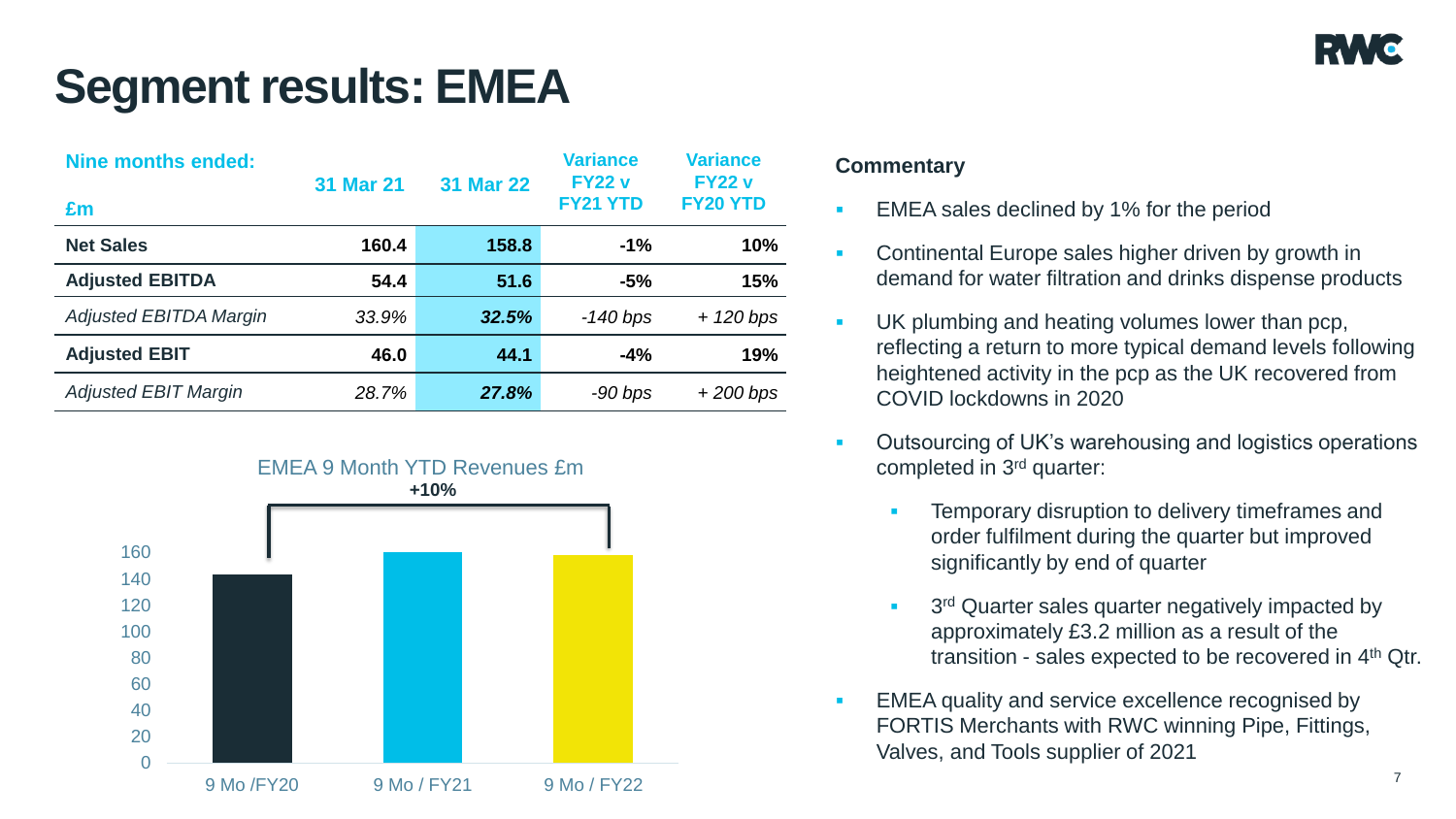

# **EMEA trends through COVID**

Restocking by UK distributors post COVID lockdowns in July – Dec '20 drove strong volume growth with reversion to long term trend subsequently

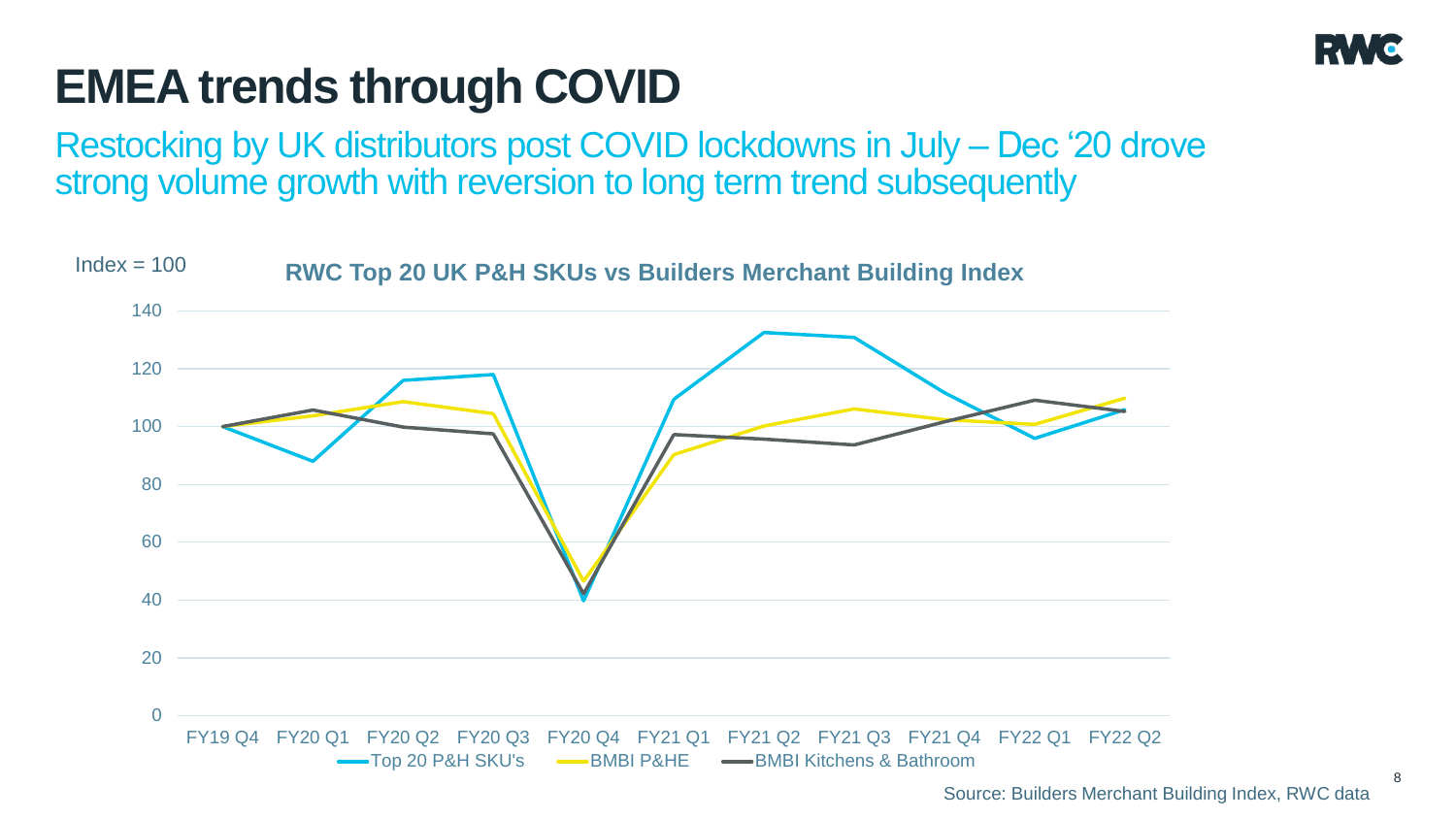# **RWC's debt facilities increased in April**



# RWC Debt Facilities Maturity Profile (US\$m)

- Net debt of \$555.2 million at 31 March 2022 up slightly on 31 Dec 2021 reflecting higher accounts receivable balances resulting from growth in sales
- **During April, RWC completed a \$250 million unsecured note** issuance in the US private placement market
	- The notes have fixed coupon rates and maturities between 7 and 15 years
	- The funds raised provide RWC with long term debt funding which supplements other borrowing facilities
	- RWC now has access to debt facilities totalling US\$1,050 million
- Cash conversion in second half may be impacted by ongoing supply chain disruption and need to maintain higher inventory levels